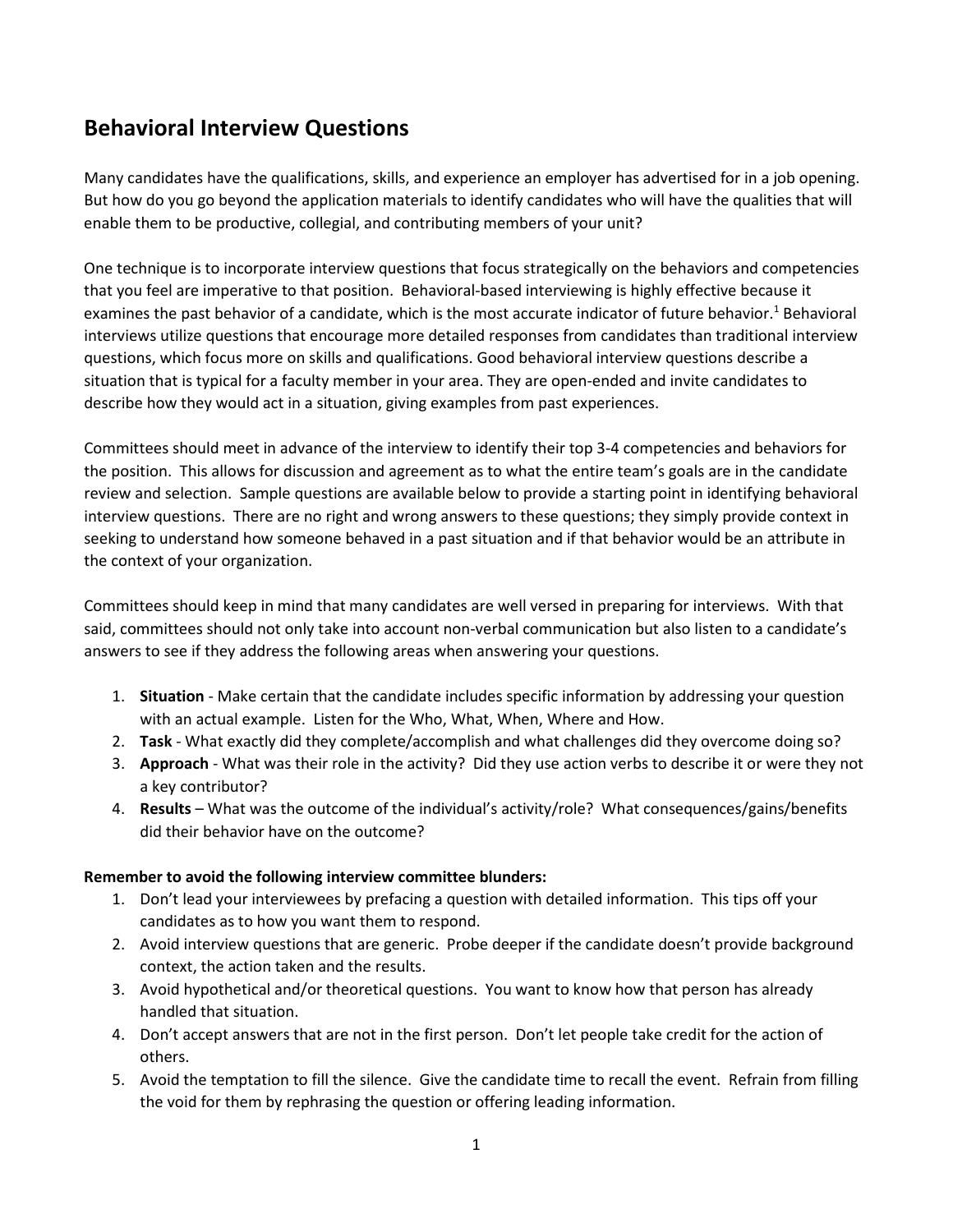# **Sample Questions for Faculty Competency Areas**

# **Teaching**

- 1. In your view, what are the top three elements a faculty member must incorporate in the classroom to be effective?
- 2. What indicators do you rely on to know if you are effective in in your teaching? What have your evaluations indicated both positive and negatively? How has that evaluation feedback changed your teaching style today?
- 3. With the constant change of technology, education, media and climate how do you incorporate these elements in your daily teaching responsibilities?
- 4. What innovations in your area of teaching are exciting to you and why?
- 5. How do you engage discussion in the classroom and manage sensitive topic areas?
- 6. What is your experience in teaching students of diverse backgrounds? What methods have proven to be effective and what have you learned from the experience?
- 7. Describe strategies you have used to create an inclusive learning environment for your students.
- 8. What is your experience with distance learning, online courses, and using technology in the classroom?
- 9. What students do you find most challenging to teach?
- 10. Tell us about a time when you successfully managed a difficult student and a time when you did not.

## **Research**

- 1. What aspects of research are most appealing to you?
- 2. What changes do you see in your specialization? What do you do to adapt to changing conditions?
- 3. What do you do to keep abreast of developments that impact your field? Or what pedagogical changes do you see on the horizon in your discipline?
- 4. Some faculty members tell us that they gain some of their most valuable insight regarding the advancement of their work from discussions with colleagues in different areas of specialization. Do you find this to be true of yourself? Why do you think that is (or is not) the case? Have you done anything in particular to promote such discussions?
- 5. Please tell us about your research interests and how you see them fitting in with the department's/School/University. With whom would you be interested in collaborating with in the department if selected for the position?
- 6. Please identify what you feel is your most significant work to date and explain why.
- 7. What grants have you received in the past and what plans do you have to fund your research in the future?

## **Service**

- 1. Where does institutional service fit in your role as a faculty member?
- 2. Describe what service activities mean to you as a faculty member.

## **Motivation/Satisfaction**

- 1. What elements of a career in academia are most appealing to you?
- 2. How do you think your success in this position should be defined and evaluated?
- 3. In your opinion, how should the workload of a faculty member be split and into what areas?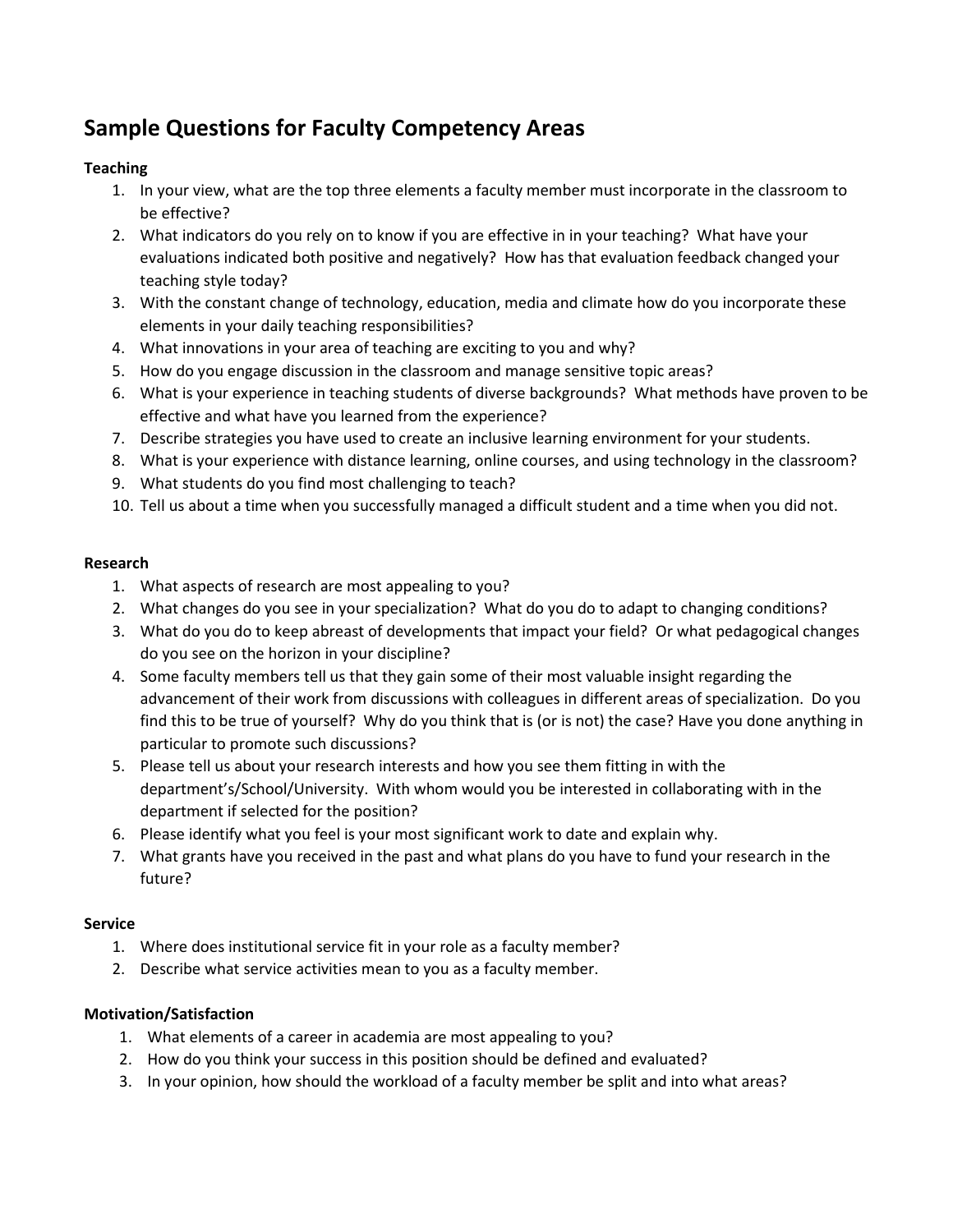#### **Student Focus**

- 1. At KU, we strive to be student-oriented in our work. Can you tell me about a time you made a special effort that benefitted a student? What role does student satisfaction play in your work performance?
- 2. Describe the experience you have had in mentoring. Describe an experience mentoring diverse students, faculty and/or staff.
- 3. Who have you coached or mentored to achieve success? Provide an example.
- 4. Diversity of students within our field is important. How do you see yourself contributing to the recruiting and retaining students from diverse and under-represented groups?

## **Professional Growth**

- 1. As a faculty member, what are your greatest strengths? What are your greatest personal limitations?
- 2. Tell me about a mistake that you made and how you learned from it?
- 3. Describe a situation in which you did all the right things, and the outcome was unsuccessful. What did you learn from the experience?
- 4. What practices do you implement during conflict situations? Are they successful?
- 5. Tell us about the professional memberships you hold and how you contribute to the organizations as well as what you gain from those associations.
- 6. What key factors have contributed most to your career progress so far?
- 7. What is the most difficult obstacle you have had to overcome in your career? How did you handle it?
- 8. What do you look for in your academic colleagues?

#### **Communication/Collaboration**

- 1. How do you establish good relationships inside/outside the department/institution? Where might you have difficulties, and what ideas do you have for improvement?
- 2. In a group brainstorming session, would you be more likely to be one of the people quickly generating ideas and alternatives, or would you be inclined to listen, assess, and analyze the ideas of others?
- 3. How would people who work with you describe your approach to teaching and research?
- 4. Tell us about a time where you had to work with someone difficult and the outcome. From that experience, what positive things did you learn to use toward relationship building in the future?
- 5. What motivates you to do your best and what frustrates you that inhibits progress?
- 6. Within your specialty, have you ever been involved with any team problem solving situations? Please describe the situation and your role in it.
- 7. Have you ever had to press for support for your views in a work setting? What was the situation and what did you do?
- 8. What strategies do you employ to explain your research to non-experts?
- 9. Is speaking in front of groups or to classes something that comes naturally to you or have you had to work at it for a number of years?
- 10. If you had to convince a reluctant colleague to accept your approach to a particular project, what would you do? Or have you ever experienced a situation in which you had difficulties getting people to accept your ideas? What was your approach to handling these situations?
- 11. What are the techniques that you use to clarify the meaning of unclear messages?